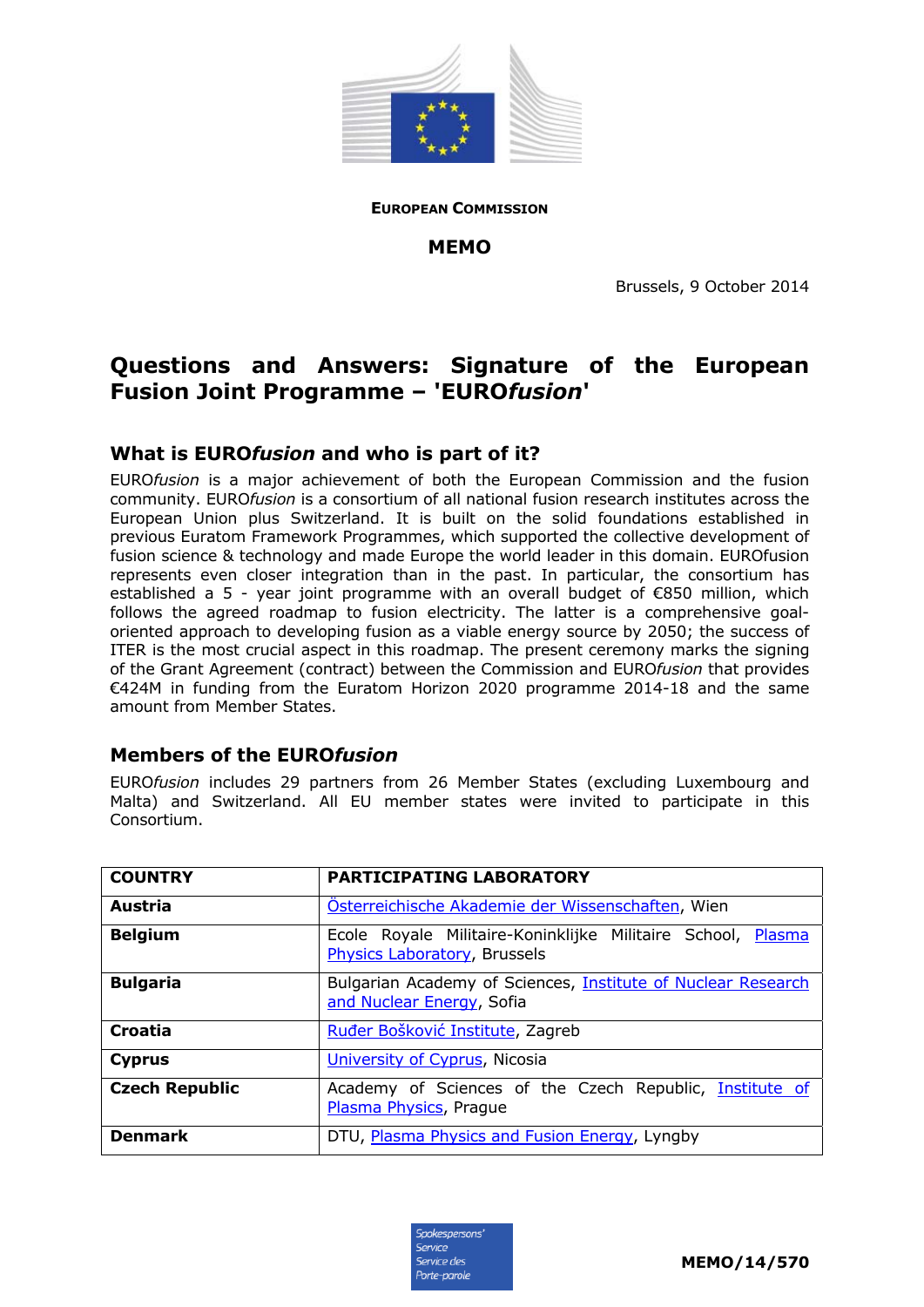| <b>Estonia</b>         | University of Tartu, University of Tartu, Institute of Physics                                                          |
|------------------------|-------------------------------------------------------------------------------------------------------------------------|
| <b>Finland</b>         | VTT Technical Research Centre of Finland, Espoo                                                                         |
| <b>France</b>          | Commissariat à l'énergie atomique et aux énergies<br>Cadarache<br>alternatives, CEA,                                    |
| Germany                | Forschungszentrum Jülich, FZJ                                                                                           |
|                        | Karlsruhe Institute of Technology, KIT                                                                                  |
|                        | Max-Planck-Institut für Plasmaphysik, IPP, Garching and<br>Greifswald                                                   |
| <b>Greece</b>          | National Center For Scientific Research "DEMOKRITOS",<br>Athens                                                         |
| <b>Hungary</b>         | Hungarian Academy of Science, Wigner Research Centre for<br><b>Budapest</b><br>Physics,                                 |
| <b>Ireland</b>         | Dublin City University, Plasma Research Laboratory                                                                      |
| <b>Italy</b>           | Agenzia nazionale per le nuove tecnologie, l'energia e lo<br>sviluppo<br>sostenibile,<br>economico<br>ENEA,<br>Frascati |
| Latvia                 | University of Latvia, Institute of Solid State Physics, Riga                                                            |
| Lithuania              | Lithuanian Energy Institute, Kaunas                                                                                     |
| <b>The Netherlands</b> | FOM, Foundation for Fundamental Research on<br>Matter,<br><b>Utrecht</b>                                                |
| <b>Poland</b>          | <b>Institute of Plasma Physics and Laser Microfusion, Warsaw</b>                                                        |
| Portugal               | Universidade Técnica de Lisboa, Instituto Superior Técnico,<br>IST <b>IPFN</b>                                          |
| <b>Romania</b>         | Institutul de Fizica Atomica (IFA), Illfov                                                                              |
| <b>Slovakia</b>        | Comenius University, Department of Experimental Physics,<br>Bratislava                                                  |
| <b>Slovenia</b>        | Jozef Stefan Institute, Ljubljana                                                                                       |
| <b>Spain</b>           | Centro de Investigataciones Energeticas, Medioambientales y<br>Tecnologicas, (CIEMAT), Madrid                           |
| <b>Sweden</b>          | Vetenskapsrådet, Stockholm                                                                                              |
| <b>Switzerland</b>     | École Polytechnique Federale de Lausanne EPFL, Lausanne<br><b>CRPP</b>                                                  |
| <b>United Kingdom</b>  | Culham Centre for Fusion Energy (CCFE), Host to JET                                                                     |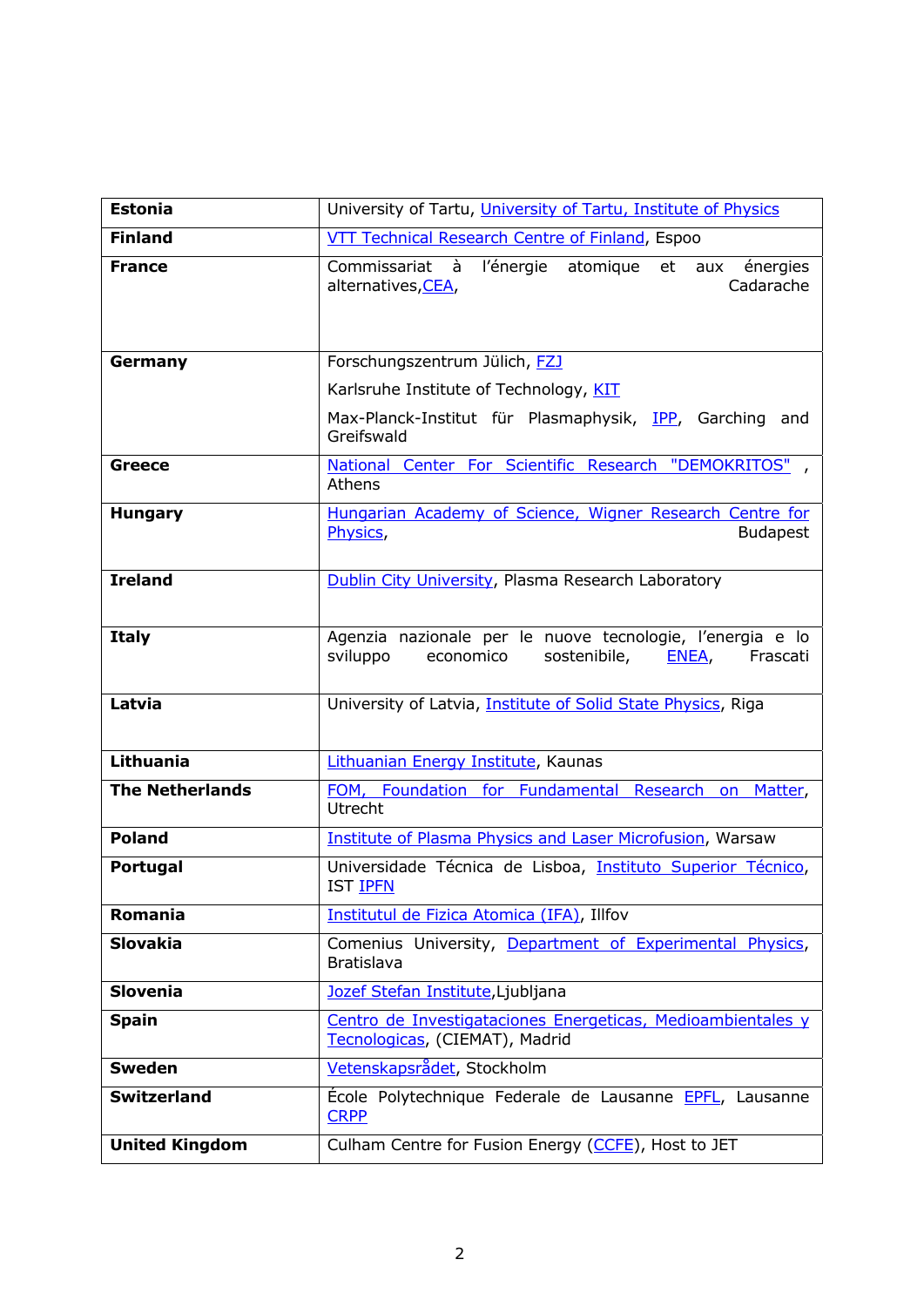## **What is Fusion Roadmap and how it will be implemented?**

The Fusion Roadmap is a strategic document paving the way to the realisation of a supply of fusion electricity to the grid by 2050 which has been agreed by fusion laboratories at the end of 2012. It is an ambitious roadmap, but at the same time realistic in its recognition of important problems that still need to be overcome to make commercial fusion happen. Through a goal-oriented approach, the roadmap transforms these problems into eight different missions, aimed at resolving critical aspects for reactor application. High-level work packages for the roadmap implementation have been prepared and the resources evaluated.

#### **The Fusion Roadmap: what are the remaining challenges for getting fusion electricity on the grid?**

• **Success of key infrastructure - ITER (with support of JET) -** ITER is the largest fusion reactor currently under construction in the South of France in Cadarache. It will be the first magnetic confined fusion device which will produce more power than put into it (it is expected to provide 10 times more power than put into it). ITER is a worldwide endeavour with seven international partners: Europe, China, India, Japan, Russia, South Korea and the USA.

**JET** - The Joint European Torus (JET), the largest fusion tokamak in operation today, holding the world record in fusion power (15MW achieved in 1997) is being exploited as part of the EURO*fusion* joint programme exclusively to support ITER construction and future operation. The Culham Centre for Fusion Energy (CCFE), the UK host and operator of JET, recently signed a 5-year operation contract with the European Commission that will guarantee the availability of JET for all researchers in Europe until 2018. The cost to the Euratom programme is €50-57 million per year.

• **Building and operating DEMO –** will be the successor of the international fusion experiment ITER and the next step on the way to provide fusion electricity. Its purpose is to develop and test technologies, physics regimes and control routines for operating a fusion reactor not as a scientific experiment, but as a power plant. One of the key criteria for DEMO is the production of electricity (albeit not at the price and the quantities of commercial power plants).

### **What is fusion?**

Fusion is the energy source that powers the sun. To replicate fusion on Earth, scientists have extensively studied the potential of devices that use powerful magnetic fields to confine and isolate a very hot ionised gas ('plasma') of hydrogen isotopes in which the fusion reactions take place. The most studied is the doughnut-shaped 'tokamak', the largest operating example in the world currently being the Joint European Torus (JET) at Culham, UK. However, JET will be dwarfed by the next generation tokamak – International Thermonuclear Experimental Reactor (ITER) – the global research infrastructure currently under construction in the South of France. ITER will demonstrate for the first time the viability of fusion at reactor scale and is recognised in the roadmap as the key facility on the path to the realisation of fusion energy.